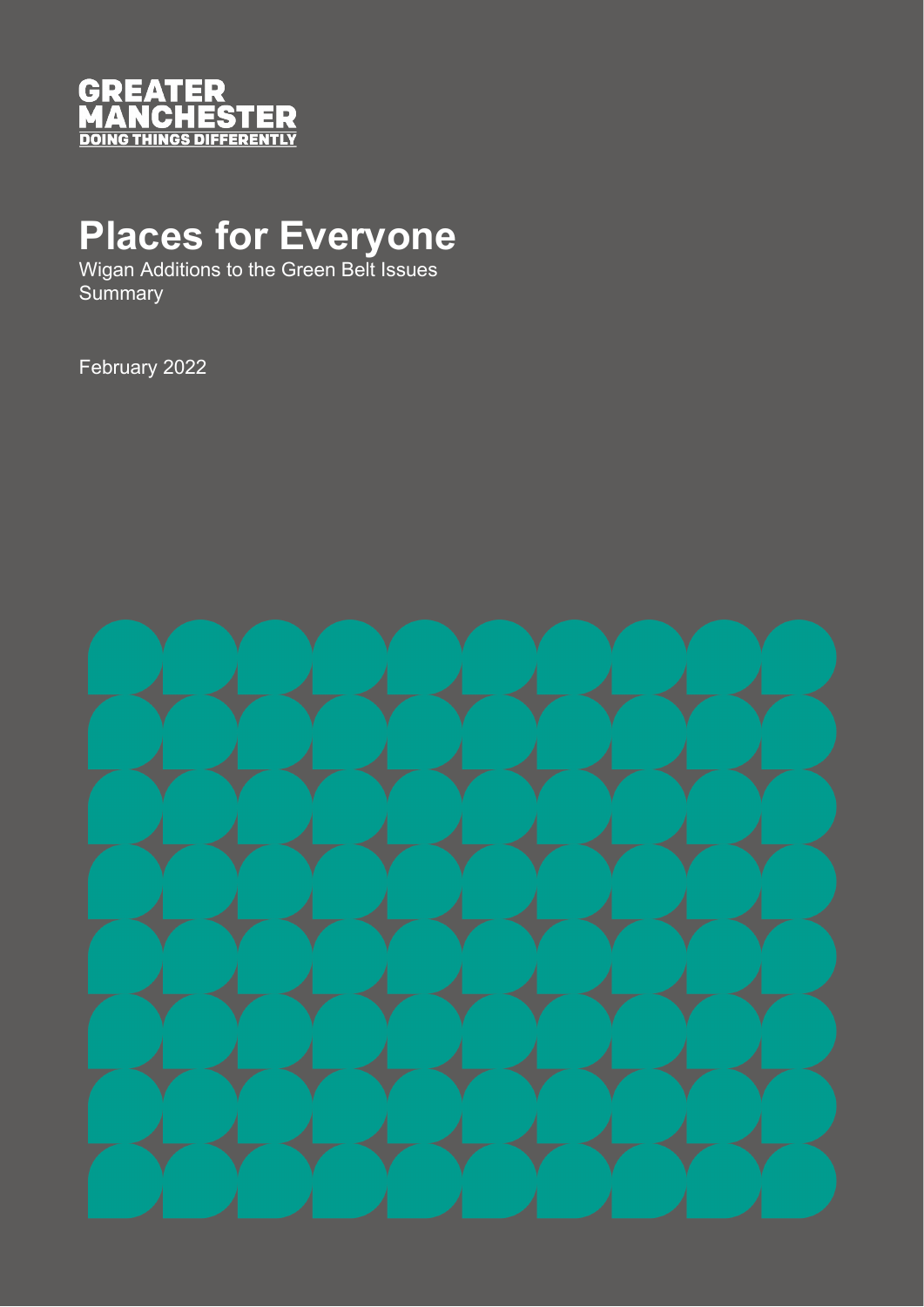Summary of Issues Raised - Appendix B Additions to the Green Belt in Wigan

## **Green Belt Additions: Wigan**

A summary of the issues raised in relation to the policies within PfE 2021 Appendix B and the relevant respondents to PfE 2021 is set out below:

## **Additions to the Green Belt in Wigan**

| <b>Row</b> | <b>HUMILIONS LOTING OTOGHT DUIL IN THYMIT</b><br>Main issues raised in PfE2021  | Summary response to issues raised to PfE2021                                      | <b>Respondent Name</b> |
|------------|---------------------------------------------------------------------------------|-----------------------------------------------------------------------------------|------------------------|
| GBA.W1     | Adding to our Green Belt is supported                                           | <b>Noted</b>                                                                      | Linus Mortlock         |
|            |                                                                                 |                                                                                   | Paula Allison          |
| GBA.W2     | The Green Belt should not be reduced                                            | The PfE Plan sets out a very clear preference of using previously developed       | Lauren Topping         |
|            |                                                                                 | (brownfield) land and vacant buildings to meet development needs in line with     |                        |
|            |                                                                                 | NPPF. However, given the scale of development required to meet the objectives     |                        |
|            |                                                                                 | of the Plan, a limited amount of development is identified on land outside of the |                        |
|            |                                                                                 | urban area on greenfield and/or Green Belt land.                                  |                        |
|            |                                                                                 | The details of the employment land needs and supply can be found in the           |                        |
|            |                                                                                 | Employment Topic Paper [05.01.04], the details of the housing land needs and      |                        |
|            |                                                                                 | supply can be found in the Housing Topic Paper [06.01.03]. Further details in     |                        |
|            |                                                                                 | relation to the strategic case for releasing Green Belt can be found in the Green |                        |
|            |                                                                                 | Belt Topic Paper.                                                                 |                        |
|            |                                                                                 |                                                                                   |                        |
| GBA.W3     | Green Belt release should be the last resort once all brownfield sites have     | See response in row GBA.W2                                                        | <b>Michael Hullock</b> |
|            | been developed and town centres regenerated.                                    |                                                                                   | Miriam Latham          |
| GBA.W4     | Too much housebuilding has taken place in Standish recently, and local          | The plan does not propose any Green Belt release in Standish. Recent              | <b>Jade Prescott</b>   |
|            | infrastructure cannot cope. The Green Belt should be protected.                 | housebuilding in the area has been on non-Green Belt sites.                       | Miriam Latham          |
| GBA.W5     | Proposing Green Belt additions is contradictory when the plan proposes          | This is not the case. The Green Belt additions are proposed as they are           | Linda Field            |
|            | significant Green Belt release elsewhere. They are only proposed to             | considered to meet one or more of the five purposes of the Green Belt as set in   | <b>Paul Roebuck</b>    |
|            | massage the figures.                                                            | national planning policy.                                                         | <b>Michael Hullock</b> |
|            |                                                                                 |                                                                                   | Ian Culman             |
| GBA.W6     | Pennington FC pitches: The football pitches should not be lost to build         | The plan proposes to designate this land as Green Belt, not allocate it for       | Janet Alldred          |
|            | housing                                                                         | development.                                                                      |                        |
| GBA.W7     | Pennington FC pitches: It will place restrictions on the provision of ancillary | Sports provision is an appropriate use within the Green Belt. NPPF paragraph      | <b>Sport England</b>   |
|            | facilities, as identified as being needed in the Wigan Playing Pitch Strategy.  | 149 identifies the provision of appropriate facilities (in connection with the    |                        |
|            |                                                                                 | existing use of land or a change of use) for outdoor sport as appropriate as long |                        |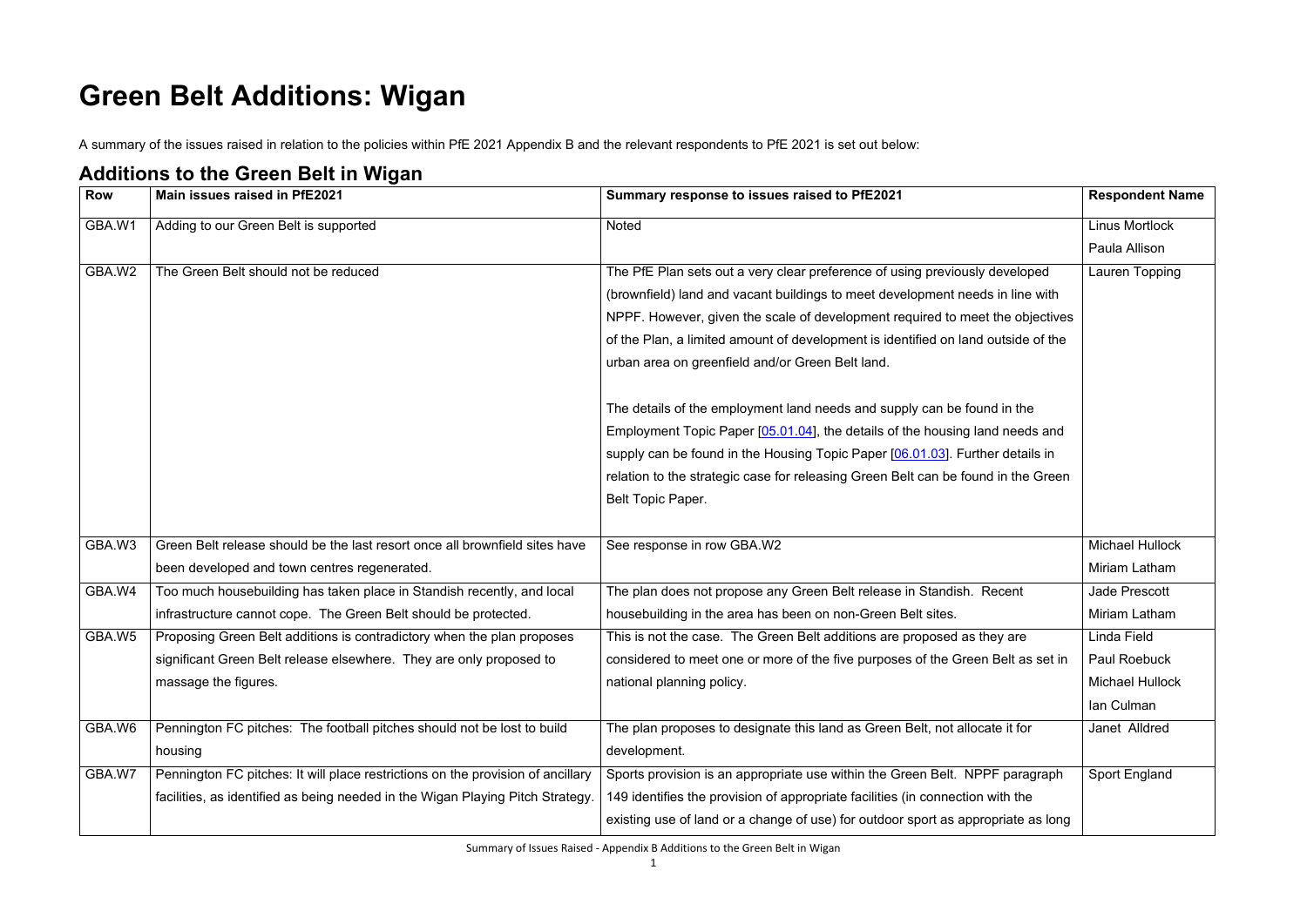| <b>Row</b>     | Main issues raised in PfE2021                                                   | Summary response to issues raised to PfE2021                                        | <b>Respondent Name</b> |
|----------------|---------------------------------------------------------------------------------|-------------------------------------------------------------------------------------|------------------------|
|                |                                                                                 | as the facilities preserve the openness of the Green Belt and do not conflict with  |                        |
|                |                                                                                 | the purposes of including land within it.                                           |                        |
| GBA.W8         | Pennington FC pitches: This is insufficient to compensate for the proposed      | The majority of open land within the Atherton area is already within the Green      | <b>Janet Aunins</b>    |
|                | Green Belt release at West of Gibfield, which should be developed as a          | Belt. A large proportion of the remainder is designated as safeguarded land for     |                        |
|                | nature reserve.                                                                 | future development in the adopted development plan. The safeguarded land            |                        |
|                |                                                                                 | south of Atherton has planning permission for residential development, and the      |                        |
|                |                                                                                 | safeguarded land East of Atherton is designated as a broad location for             |                        |
|                |                                                                                 | development in the Local Plan Core Strategy. The proposed policy for West of        |                        |
|                |                                                                                 | Gibfield requires the development to provide a substantive green infrastructure     |                        |
|                |                                                                                 | corridor and country park on land remaining in the Green Belt within the            |                        |
|                |                                                                                 | allocation, and to make sufficient mitigation for great crested newts.              |                        |
| GBA.W9         | An independent assessment is needed to check if the proposed Green Belt         | All of the Green Belt additions have been independently assessed by ARUP as         | Ian Culman             |
|                | additions meet the Green Belt purposes                                          | part of the Stage 2 GM Green Belt Study (07.01.07), which includes an               |                        |
|                |                                                                                 | assessment of each proposed addition against the five Green Belt purposes set       |                        |
|                |                                                                                 | in national planning policy.                                                        |                        |
| GBA.W10        | Green Belt additions are needed closer to Mosley Common to compensate           | The majority of open land within the Mosley Common area is already within the       | <b>Hazel Doolan</b>    |
|                | for the proposed site allocation                                                | Green Belt.                                                                         |                        |
| GBA.W11        | Hope Carr: The Nature Reserve already provides sufficient protection            | The Nature Reserve designation does provide a level of protection against the       | Kath Godfrey           |
|                | against development                                                             | site's future development. However, its Green Belt designation provides             |                        |
|                |                                                                                 | additional protection, and the proposal forms a logical Green Belt extension.       |                        |
| GBA.W12        | Crow Orchard Road: This does not warrant Green Belt protection as no            | Whilst the site does have limited development and ecological value, the proposal    | <b>Kath Godfrey</b>    |
|                | likelihood of it being developed and its value to wildlife is restricted by the | represents a logical Green Belt extension which will tidy up existing Green Belt    |                        |
|                | environmental conditions.                                                       | boundaries.                                                                         |                        |
| <b>GBA.W13</b> | Coppull Lane: Green Belt protection not warranted as the environmental          | Whilst the nature of the site limits its developability, the Green Belt designation | Kath Godfrey           |
|                | policies in the plan should protect this riparian corridor.                     | will provide additional safeguards against development and the proposal forms a     |                        |
|                |                                                                                 | logical Green Belt extension.                                                       |                        |
| GBA.W14        | The designation of Green Belt land is only effective if it directly protects    | All of the Green Belt additions have been independently assessed by ARUP as         | Kath Godfrey           |
|                | from future development or includes commitments to enhance existing land        | part of the Stage 2 GM Green Belt Study (07.01.07), which concludes that they       |                        |
|                | to increase biodiversity. None of the GB additions in Wigan achieve this.       | are appropriate to be include in the Green Belt.                                    |                        |
| GBA.W15        | Areas of currently degraded land of equivalent area to that proposed for        | In accordance with national planning policy, amendments to the Green Belt can       | <b>Kath Godfrey</b>    |
|                | development should be identified as Green Belt additions, with restoration      | only be made in exceptional circumstances, taking into account openness and         |                        |